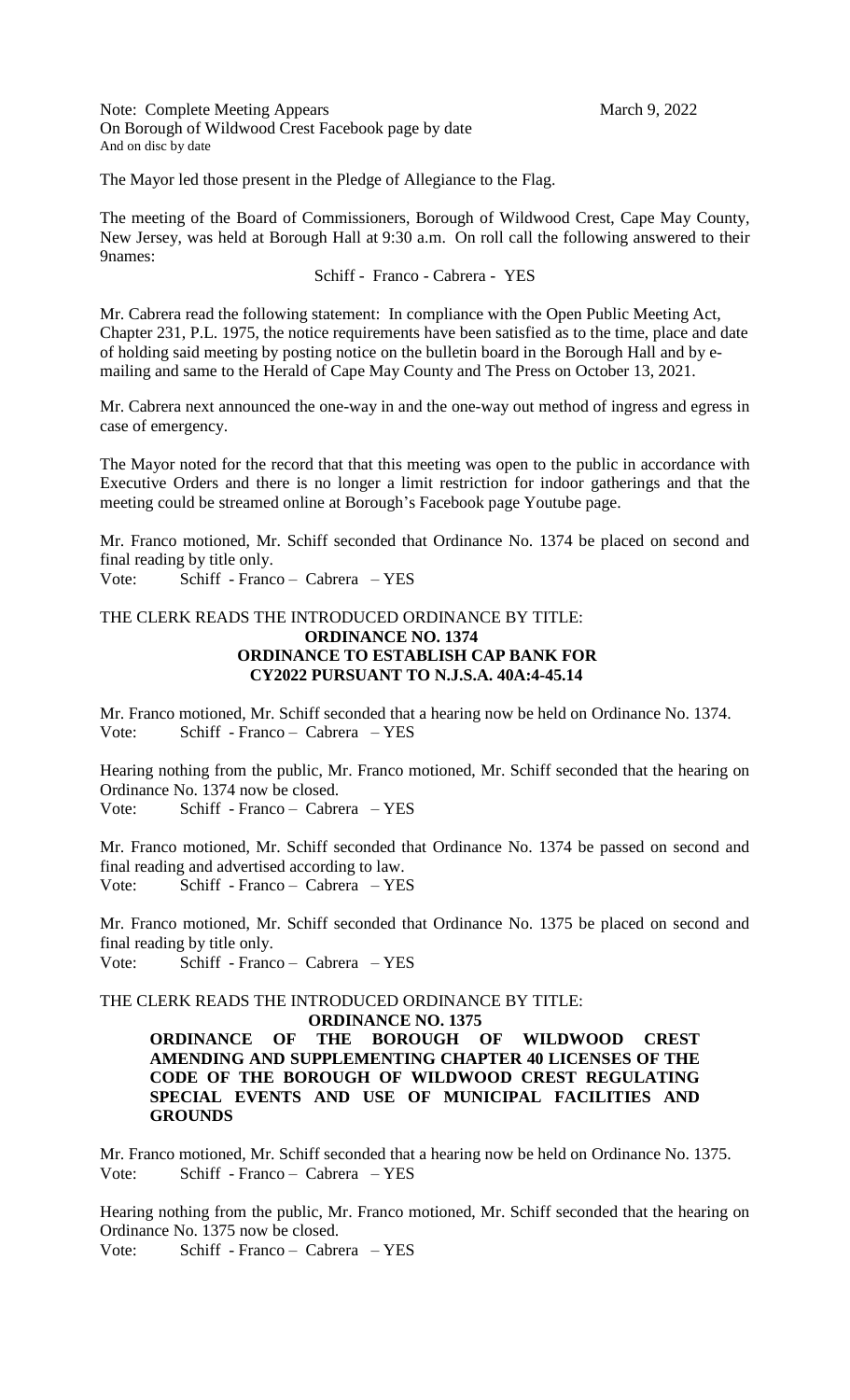Mr. Franco motioned, Mr. Schiff seconded that Ordinance No. 1375 be passed on second and final reading and advertised according to law. Vote: Schiff - Franco – Cabrera – YES

Mr. Franco motioned, Mr. Schiff seconded that Ordinance No. 1376 be placed on second and final reading by title only. Vote: Schiff - Franco – Cabrera – YES

THE CLERK READS THE INTRODUCED ORDINANCE BY TITLE: **ORDINANCE NO. 1376**

**ORDINANCE OF THE BOROUGH OF WILDWOOD CREST AMENDING AND SUPPLEMENTING ARTICLE XVI OF CHAPTER 85 OF THE CODE OF THE BOROUGH OF WILDWOOD CREST LAND DEVELOPMENT ORDINANCE GRANTING TO THE PLANNING BOARD THE AUTHORITY TO EXERCISE ALL POWERS OF THE ZONING BOARD OF ADJUSTMENT**

Mr. Franco motioned, Mr. Schiff seconded that a hearing now be held on Ordinance No. 1376. Vote: Schiff - Franco – Cabrera – YES

Hearing nothing from the public, Mr. Franco motioned, Mr. Schiff seconded that the hearing on Ordinance No. 1376 now be closed. Vote: Schiff - Franco – Cabrera – YES

Mr. Franco motioned, Mr. Schiff seconded that Ordinance No. 1376 be passed on second and final reading and advertised according to law.

Vote: Schiff - Franco – Cabrera – YES

THE CLERK READS THE INTRODUCED ORDINANCE BY TITLE: **ORDINANCE NO. 1377**

> **AN ORDINANCE TO AMEND SECTION 59-3 OF THE CODE OF THE BOROUGH OF WILDWOOD CREST, KNOWN AS THE "SALARY ORDINANCE," FIXING AND DETERMINING SALARIES AND COMPENSATIONS OF THE BOROUGH OF WILDWOOD CREST, AND PROVIDING FOR THE RAISING OF THE AMOUNTS THEREOF BY TAXATION AND FOR THE TIME AND METHOD OF PAYMENT**

Mr. Franco motioned, Mr. Schiff seconded that Ordinance No. 1377 be passed on first reading, advertised according to law, be brought up for second and final reading and public hearing on March 23, 2022 at 5:30 p.m.

Vote: Schiff - Franco – Cabrera – YES

THE CLERK READS THE INTRODUCED ORDINANCE BY TITLE:

**ORDINANCE NO. 1378**

**ORDINANCE OF THE BOROUGH OF WILDWOOD CREST AMENDING AND SUPPLEMENTING ARTICLE XIV EXCEPTIONS AND SUPPLEMENTAL REGULATIONS OF THE LAND DEVELOPMENT ORDINANCE OF THE BOROUGH OF WILDWOOD CREST PERMITTING ELECTRIC VEHICLE CHARGING STATIONS AND EQUIPMENT AS AN ACCESSORY USE IN ALL ZONING DISTRICTS IN THE BOROUGH OF WILDWOOD CREST**

Mr. Franco motioned, Mr. Schiff seconded that Ordinance No. 1378 be passed on first reading, advertised according to law, be brought up for second and final reading and public hearing on March 22, 2022 at 5:30 p.m.

Vote: Schiff - Franco – Cabrera – YES

THE CLERK READS THE FOLLOWING RESOLUTION BY TITLE:

RESOLUTION NO. 22-114

**RESOLUTION OF THE BOARD OF COMMISSIONERS OF THE BOROUGH OF WILDWOOD CREST CANCELING ERRONEOUS 2022 SEWER RENTS IN THE AMOUNT OF \$124.00 FOR PROPERTY LOCATED AT 407 EAST MIAMI AVENUE**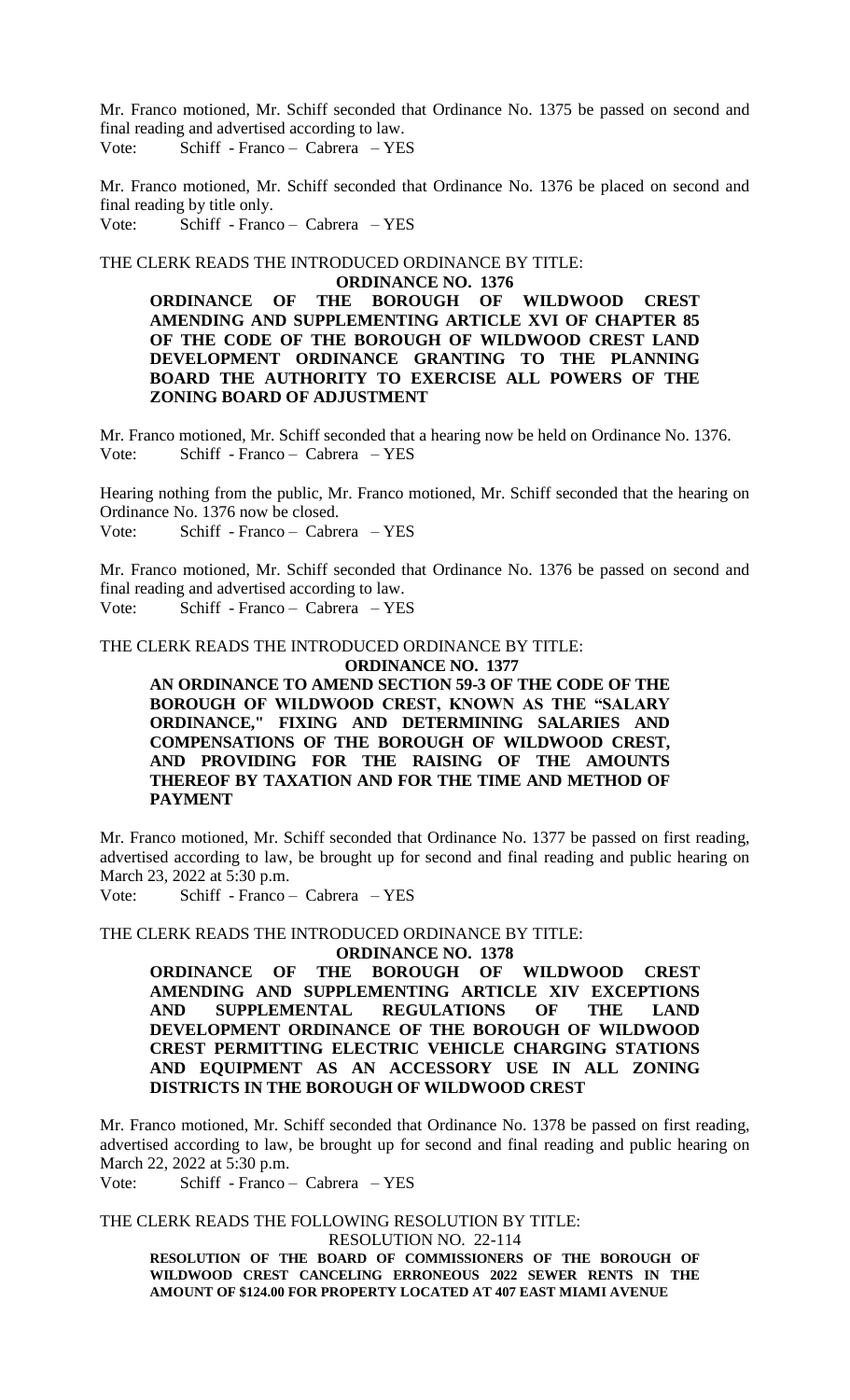**WHEREAS,** it has been determined by the Tax Collector of the Borough of Wildwood Crest, that a sewer account has been billed erroneous sewer rents for 2022; and

**WHEREAS,** sewer account 1838-0, at 407 East Miami Avenue had no water meter installed for the year 2021, the sewer rents levied in 2022 should be canceled; and

**WHEREAS,** the Tax Collector of the Borough of Wildwood Crest has determined the said erroneous sewer rents should be canceled accordingly as indicated below.

| <b>Block</b> / Lot<br><b>Sewer ID#</b> | <b>Name</b>                     | Amount   |
|----------------------------------------|---------------------------------|----------|
| 117.02/5.01                            | Benedetto, E&C & Benedetto, A&D | \$124.00 |
| 1838-0                                 | 407 East Miami Avenue           |          |

2022 Sewer Rents

**NOW, THEREFORE, BE IT RESOLVED,** that the Board of Commissioners of the Borough of Wildwood Crest, County of Cape May, State of New Jersey, hereby authorize the Tax Collector of the Borough of Wildwood Crest to cancel said sewer amounts for 2022.

Mr. Schiff motions, Mr. Franco seconds that the foregoing resolution be adopted. Vote: Schiff - Franco – Cabrera – YES

#### THE CLERK READS THE FOLLOWING RESOLUTION BY TITLE: RESOLUTION NO. 22-115

**RESOLUTION OF THE BOARD OF COMMISSIONERS OF THE BOROUGH OF WILDWOOD CREST CANCELING ERRONEOUS 2022 SEWER RENTS IN THE AMOUNT OF \$124.00 FOR PROPERTY LOCATED AT 106-08 EAST BUTTERCUP ROAD**

**WHEREAS,** it has been determined by the Tax Collector of the Borough of Wildwood Crest, that a sewer account has been billed erroneous sewer rents for 2022; and

**WHEREAS,** sewer account 303-1, at 106-08 East Buttercup Road had no water meter installed for the year 2021, the sewer rents levied in 2022 should be canceled; and

**WHEREAS,** the Tax Collector of the Borough of Wildwood Crest has determined the said erroneous sewer rents should be canceled accordingly as indicated below.

| <b>Block / Lot</b><br><b>Sewer ID#</b> | <b>Name</b>                | <b>Amount</b> |
|----------------------------------------|----------------------------|---------------|
| $12 - 25$                              | Peter, Scott               | \$124.00      |
| $303-1$                                | 106-08 East Buttercup Road |               |

2022 Sewer Rents

**NOW, THEREFORE, BE IT RESOLVED,** that the Board of Commissioners of the Borough of Wildwood Crest, County of Cape May, State of New Jersey, hereby authorize the Tax Collector of the Borough of Wildwood Crest to cancel said sewer amounts for 2022.

Mr. Schiff motions, Mr. Franco seconds that the foregoing resolution be adopted. Vote: Schiff - Franco – Cabrera – YES

# THE CLERK READS THE FOLLOWING RESOLUTION BY TITLE: RESOLUTION NO. 22-116

# **RESOLUTION OF THE BOARD OF COMMISSIONERS OF THE BOROUGH OF WILDWOOD CREST CANCELING ERRONEOUS 2022 SEWER RENTS IN THE AMOUNT OF \$124.00 FOR PROPERTY LOCATED AT 6509 SEAVIEW AVENUE**

**WHEREAS,** it has been determined by the Tax Collector of the Borough of Wildwood Crest, that a sewer account has been billed erroneous sewer rents for 2022; and

**WHEREAS,** sewer account 995-0, at 6509 Seaview Avenue had no water meter installed for the year 2021, the sewer rents levied in 2022 should be canceled; and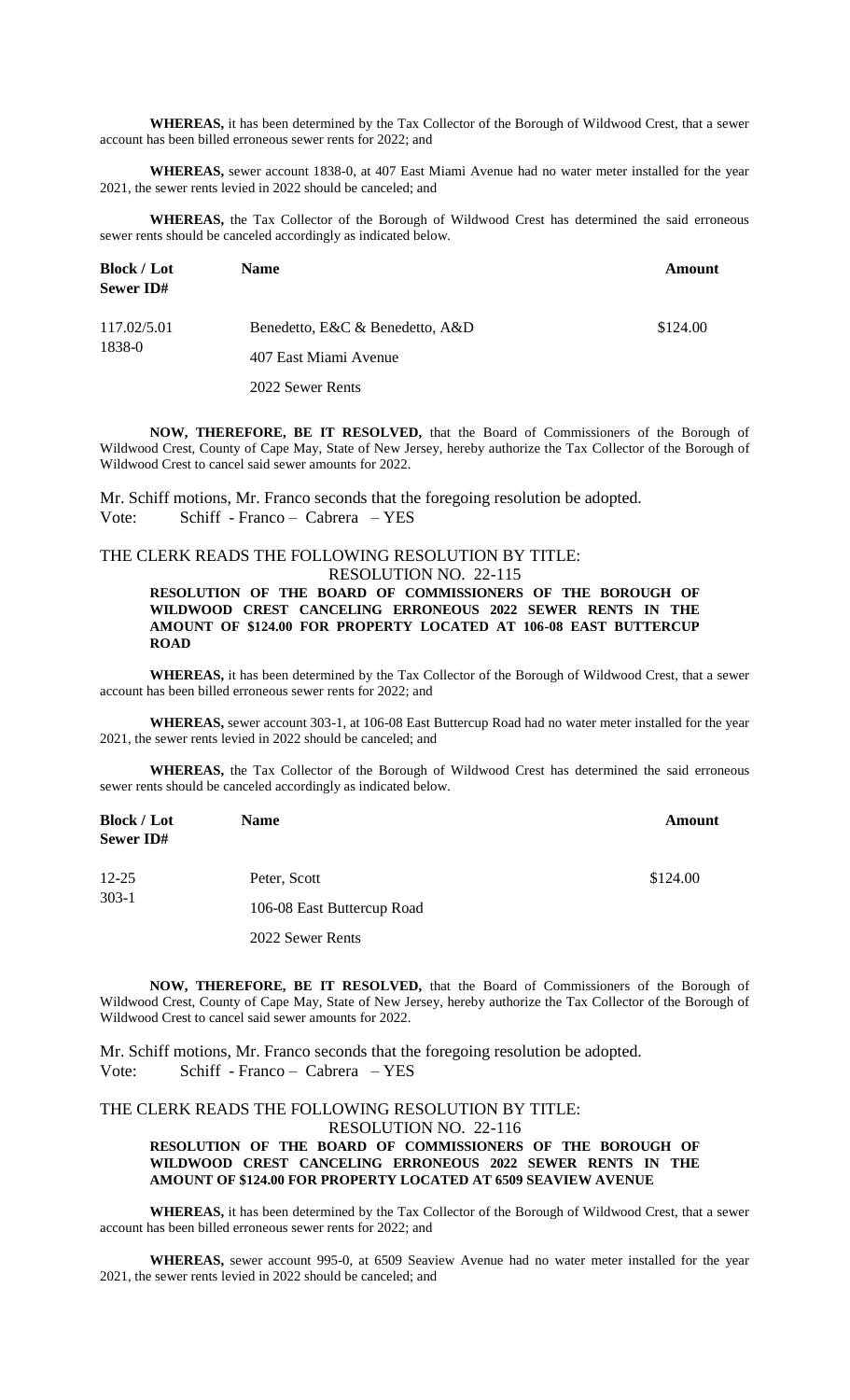**WHEREAS,** the Tax Collector of the Borough of Wildwood Crest has determined the said erroneous sewer rents should be canceled accordingly as indicated below.

| <b>Block / Lot</b><br><b>Sewer ID#</b> | <b>Name</b>         | <b>Amount</b> |
|----------------------------------------|---------------------|---------------|
| 50.02-7                                | Glovas, Michael     | \$124.00      |
| $995 - 0$                              | 6509 Seaview Avenue |               |
|                                        | 2022 Sewer Rents    |               |

**NOW, THEREFORE, BE IT RESOLVED,** that the Board of Commissioners of the Borough of Wildwood Crest, County of Cape May, State of New Jersey, hereby authorize the Tax Collector of the Borough of Wildwood Crest to cancel said sewer amounts for 2022.

Mr. Schiff motions, Mr. Franco seconds that the foregoing resolution be adopted. Vote: Schiff - Franco – Cabrera – YES

## THE CLERK READS THE FOLLOWING RESOLUTION BY TITLE: RESOLUTION NO. 22-117

**RESOLUTION OF THE BOARD OF COMMISSIONERS OF THE BOROUGH OF WILDWOOD CREST CANCELING ERRONEOUS 2022 SEWER RENTS IN THE AMOUNT OF \$124.00 FOR PROPERTY LOCATED AT 404-406 EAST MIAMI AVENUE**

**WHEREAS,** it has been determined by the Tax Collector of the Borough of Wildwood Crest, that a sewer account has been billed erroneous sewer rents for 2022; and

**WHEREAS,** sewer account 1868-0, at 404-406 East Miami Avenue had no water meter installed for the year 2021, the sewer rents levied in 2022 should be canceled; and

**WHEREAS,** the Tax Collector of the Borough of Wildwood Crest has determined the said erroneous sewer rents should be canceled accordingly as indicated below.

| <b>Block / Lot</b> | <b>Name</b>               | Amount   |
|--------------------|---------------------------|----------|
| <b>Sewer ID#</b>   |                           |          |
| 118.02/6           | KH NJ Ventures LLC        | \$124.00 |
| 1868-0             | 404-406 East Miami Avenue |          |

2022 Sewer Rents

**NOW, THEREFORE, BE IT RESOLVED,** that the Board of Commissioners of the Borough of Wildwood Crest, County of Cape May, State of New Jersey, hereby authorize the Tax Collector of the Borough of Wildwood Crest to cancel said sewer amounts for 2022.

Mr. Schiff motions, Mr. Franco seconds that the foregoing resolution be adopted. Vote: Schiff - Franco – Cabrera – YES

## THE CLERK READS THE FOLLOWING RESOLUTION BY TITLE:

#### RESOLUTION NO. 22-118 **RESOLUTION OF THE BOARD OF COMMISSIONERS OF THE BOROUGH OF WILDWOOD CREST AUTHORIZING REFUND OF PROPERTY TAXES OR UTILITIES OVERPAYMENT MADE PAYABLE TO CORELOGIC**

**WHEREAS,** the Tax Collector of the Borough of Wildwood Crest collected from the property owner or it's designee an excess amount on 2022 property taxes and/or utility payments; and

**WHEREAS,** an overpayment was created for the reason listed above, and

**WHEREAS,** the Tax Collector of the Borough of Wildwood Crest has determined the said overpayment should be refunded accordingly as indicated below.

| 16.03-1.02-C0302 | Dhruva, Jyotsna and Niranjan                                                              | Amount     |
|------------------|-------------------------------------------------------------------------------------------|------------|
| 2022 Taxes       | 5711 Atlantic Avenue                                                                      | \$1,355.51 |
|                  | Homeowner and mortgage company both paid first quarter<br>Refund overpayment to Corelogic |            |
| 56.03-3-C0207    | McCarthy, Charles and Susan                                                               | \$1,361.80 |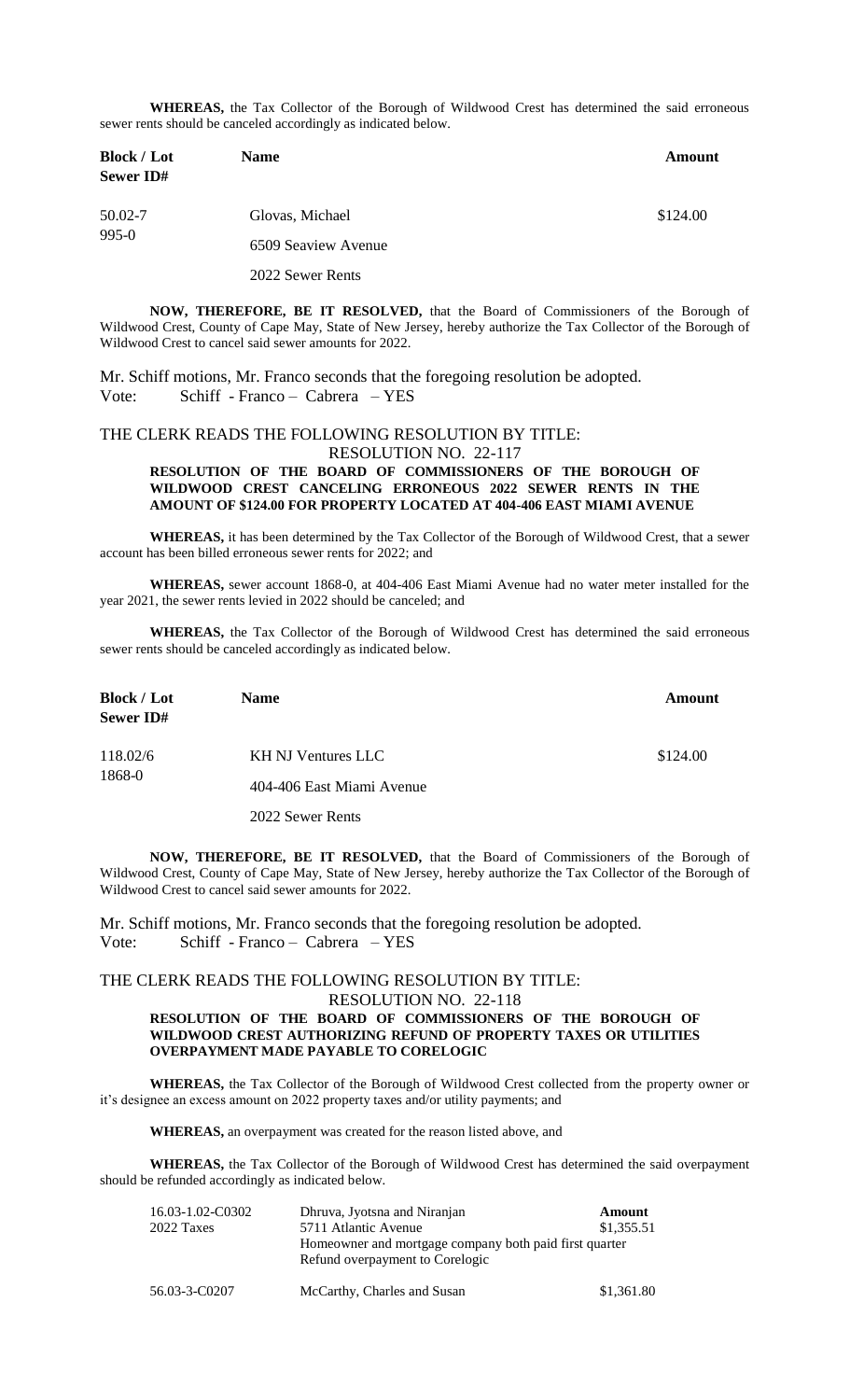| 2022 Taxes                   | 407 East Palm Road<br>Homeowner and mortgage company both paid first quarter<br>Refund overpayment to Corelogic                                             |            |
|------------------------------|-------------------------------------------------------------------------------------------------------------------------------------------------------------|------------|
| 96.03-8-C0402<br>2022 Taxes  | Berardi, Ralph and Patricia<br>520 East Stockton Road<br>Homeowner and mortgage company both paid first quarter<br>Refund overpayment to Corelogic          | \$1,811.65 |
| 126.02-2-C0009<br>2022 Taxes | Aroneo, Rachel and Coulter, John<br>402 East Saint Paul Avenue<br>Homeowner and mortgage company both paid first quarter<br>Refund overpayment to Corelogic | \$441.23   |

**NOW, THEREFORE, BE IT RESOLVED,** by the Mayor and Commissioners of the Borough of Wildwood Crest, County of Cape May, State of New Jersey, the Chief Financial Officer is hereby authorized to execute said refund as soon as practicable and the Tax Collector should mark the records accordingly to reflect said refund as per the meeting on March 9, 2022.

Mr. Schiff motions, Mr. Franco seconds that the foregoing resolution be adopted. Vote: Schiff - Franco – Cabrera – YES

# THE CLERK READS THE FOLLOWING RESOLUTION BY TITLE: RESOLUTION NO. 22-119

#### **RESOLUTION OF THE BOARD OF COMMISSIONERS OF THE BOROUGH OF WILDWOOD CREST AUTHORIZING RELEASE OF ESCROW FUNDS FOR PERMIT #SO20-1201 IN THE AMOUNT OF \$187.50**

**WHEREAS,** the Wildwood Crest Construction Official has received written approval from the Borough Engineer, DeBlasio & Associates, on December 27, 2021 to refund escrow to Garden State General Construction, Inc. for Street Opening Permit #SO20-1201, Block 75/Lot 19 & 20; and

**WHEREAS,** the Wildwood Crest Construction Official has confirmed that all Borough Engineer billings related to Street Opening Application #SO20-1201 are complete; and

**WHEREAS,** Garden State General Construction, Inc., 8 Clermont Drive, Clermont, New Jersey 08210 made an escrow payment to the Borough of Wildwood Crest of \$1,000.00 on November 23, 2020 for Street Opening Permit for location 97-99 West Myrtle Road, Block 75/Lot 19 & 20 and has requested return of the unused escrow balance; and

**WHEREAS,** the escrow used totaled \$812.50 and the Borough of Wildwood Crest Construction Official is recommending the return of the unused escrow fee of \$187.50.

**NOW, THEREFORE, BE IT RESOLVED** by the Board of Commissioners of the Borough of Wildwood Crest, in the County of Cape May, New Jersey, that the return of the balance of the unused escrow account in the amount of \$187.50 to Garden State General Construction, Inc., 8 Clermont Drive, Clermont, New Jersey 08210 be and hereby is approved.

**BE IT FURTHER RESOLVED** that the Chief Financial Officer is hereby authorized to return the balance of the unused escrow account in the amount of \$187.50 to Garden State General Construction, Inc., 8 Clermont Drive, Clermont, New Jersey 08210.

Mr. Schiff motions, Mr. Franco seconds that the foregoing resolution be adopted. Vote: Schiff - Franco – Cabrera – YES

# THE CLERK READS THE FOLLOWING RESOLUTION BY TITLE:

RESOLUTION NO. 22-120

#### **RESOLUTION OF THE BOARD OF COMMISSIONERS OF THE BOROUGH OF WILDWOOD CREST AUTHORIZING AWARD OF CONTRACT TO ATLANTIC WAV STUDIO TO PROVIDE TECHNICIAN TO STREAM PROPOSED BULKHEAD ORDINANCE PRESENTATION/DISCUSSION AT THE NTE SUM OF \$1,200.00**

**WHEREAS**, there exists the need for the "Services" of a company to be retained by the Borough for the handling of audio/visual services for the streaming of stakeholder meeting for proposed bulkhead ordinance associated therewith as directed by the authorized representatives of the Borough of Wildwood Crest, all as more specifically set forth in the attached Agreement which is made a part hereof by reference as if fully set forth; and

**WHEREAS**, **ATLANTIC WAV STUDIO** has completed and submitted a Business Entity Disclosure Certification which certifies that **ATLANTIC WAV STUDIO** will not make any reportable contributions pursuant to N.J.S.A. 19:44A-1 commencing March 9, 2022 to any political committee or candidate through the term of this contract. Said term shall expire March 8, 2023; and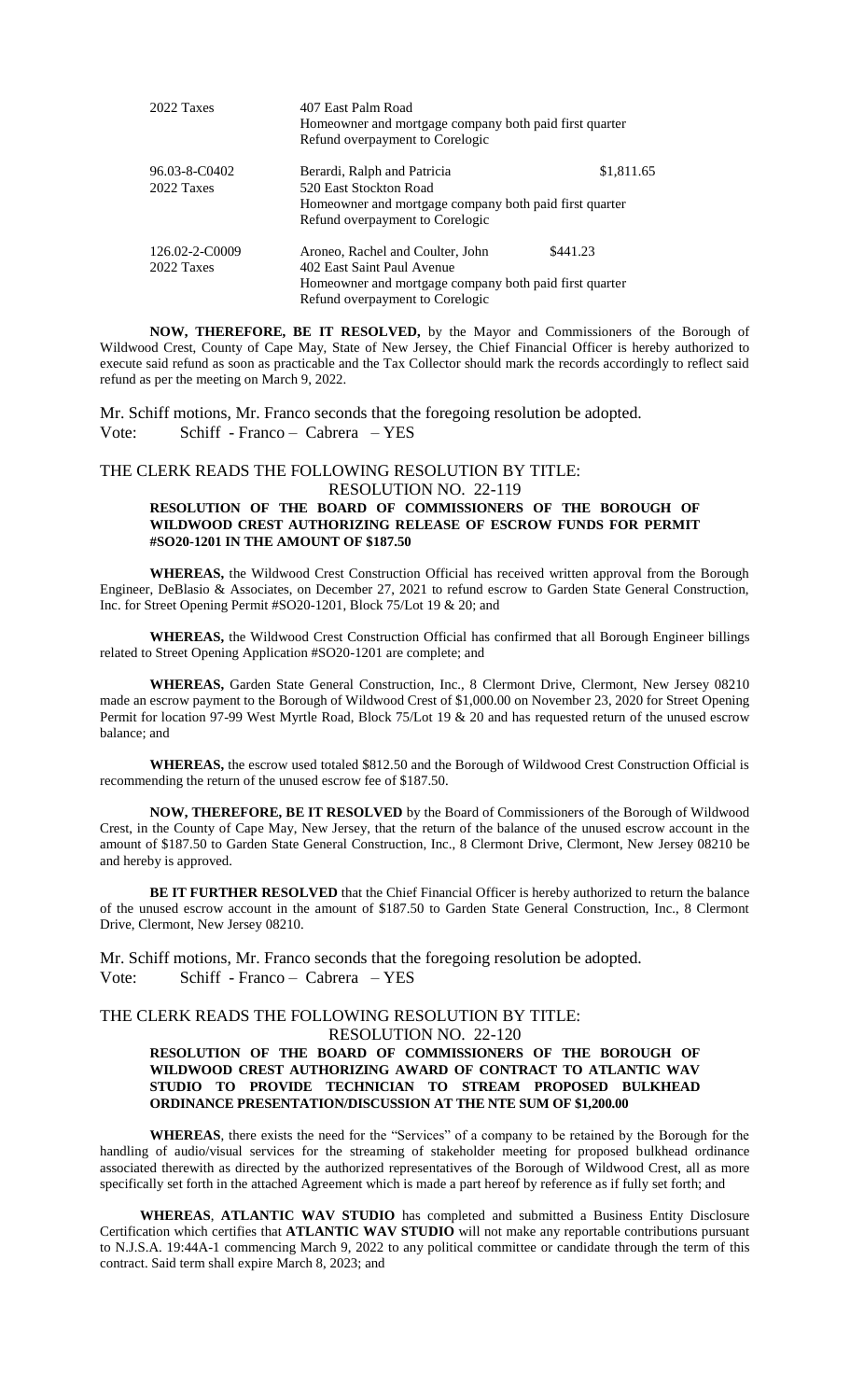**WHEREAS**, the CFO has certified the availability of funds as evidenced below by her signature:

Account Number(s)\_\_\_\_\_\_\_\_\_\_\_\_\_\_\_\_\_\_\_\_\_ Amount \_\_\_\_\_\_\_\_\_\_\_\_\_\_\_\_\_\_\_\_

Signature\_\_\_\_\_\_\_\_\_\_\_\_\_\_\_\_\_\_\_\_\_\_\_\_\_\_\_\_\_

**NOW, THEREFORE, BE IT RESOLVED** by the Board of Commissioners of the Borough of Wildwood Crest, in the County of Cape May, New Jersey, as follows:

1. The above recital paragraphs are incorporated herein as if set forth at length.

2. That the Mayor and Borough Clerk are hereby authorized and empowered to execute the attached agreement with **ATLANTIC WAV STUDIO**, who shall be compensated by voucher at the agreed upon rates not to \$1,200.00 when the location of the meeting changes, contingent upon certification from the Chief Financial Officer as to the availability of funds, and said "Independent Contractor" shall be required to comply with this Resolution, and the attached Agreement. Said **ATLANTIC WAV STUDIO** is further required to comply with all other conditions/provisions of law or regulation applicable to a "Contractor," including but not limited to procuring/maintaining sufficient insurance coverages necessary to fully protect the interests of the Borough in each and every instance relative to performance under this contract.

3. The award of this contract is contingent upon compliance with the New Jersey Pay to Play Law as set forth in N.J.S.A. 19:44A-1; production of the Business Entity Disclosure Certificate, Affirmative Action Compliance Notice, New Jersey Certificate of Employee Information Report, New Jersey Business Registration Certificate and proof of insurance as required in the contract and certification from the Chief Financial Officer as to the availability of funds; a copy of these documents shall be kept on file in the office of the Borough Clerk.

4. That a Notice of Award shall be published in *The Herald of Cape May County* as required by law within ten (10) days of passage of this Resolution, which notice shall state that this Resolution and the contract are on file and available for public inspection in the office of the Borough Clerk.

Mr. Schiff motions, Mr. Franco seconds that the foregoing resolution be adopted. Vote: Schiff - Franco – Cabrera – YES

# THE CLERK READS THE FOLLOWING RESOLUTION BY TITLE:

RESOLUTION NO. 22-121

#### **RESOLUTION OF THE BOARD OF COMMISSIONERS OF THE BOROUGH OF WILDWOOD CREST AUTHORIZING EXECUTION OF AN ADDENDUM TO THE EXISTING CONTRACT WITH CAPE PROFESSIONAL BILLING FOR EMERGENCY MEDICAL BILLING SERVICES THROUGH 2022**

**WHEREAS**, the Board of Commissioners authorized Resolution No. 2020-303 on October 21, 2020 which authorized award of contract for Emergency Medical Billing Services 2020-2022 to Cape Professional Billing, Inc. d/b/a Cape Medical Billing, and

**WHEREAS**, Cape Professional Billing, Inc, has provided a "HIPAA Business Associate Addendum" to the Borough, which concerns compliance issues with HIPAA only and does not change any of the terms and conditions of the previously awarded contract; and

**WHEREAS** the Solicitor for the Borough of Wildwood Crest has reviewed the Addendum and recommends the execution of the addendum by the Board of Commissioners.

**NOW, THEREFORE, BE IT RESOLVED** by the Borough Commissioners of the Borough of Wildwood Crest, in the County of Cape May, New Jersey, as follows:

- 1. The attached HIPAA Business Associate Addendum is hereby approved.
- 2. The Mayor of and the Municipal Clerk are hereby authorized, instructed and empowered to execute the attached Amendment to the original Contract.

Mr. Schiff motions, Mr. Franco seconds that the foregoing resolution be adopted. Vote: Schiff - Franco – Cabrera – YES

#### THE CLERK READS THE FOLLOWING RESOLUTION BY TITLE: RESOLUTION NO. 22-122

**RESOLUTION OF THE BOARD OF COMMISSIONERS OF THE BOROUGH OF WILDWOOD CREST AUTHORIZING THE SUBMISSION OF AN APPLICATION TO THE NEW JERSEY URBAN ENTERPRISE ZONE AUTHORITY FOR ENTERPRISE ZONE ASSISTANCE FUNDS FOR ADMINISTRATION OF THE URBAN ENTERPRISE ZONE PROGRAM FOR FISCAL YEAR ENDING JUNE 30, 2022**

**WHEREAS,** N.J.S.A. 52:27H.88 creates an Enterprise Zone Assistance Fund to be held by the State Treasurer on behalf of qualifying municipalities, of which the Borough of Wildwood Crest is recognized, which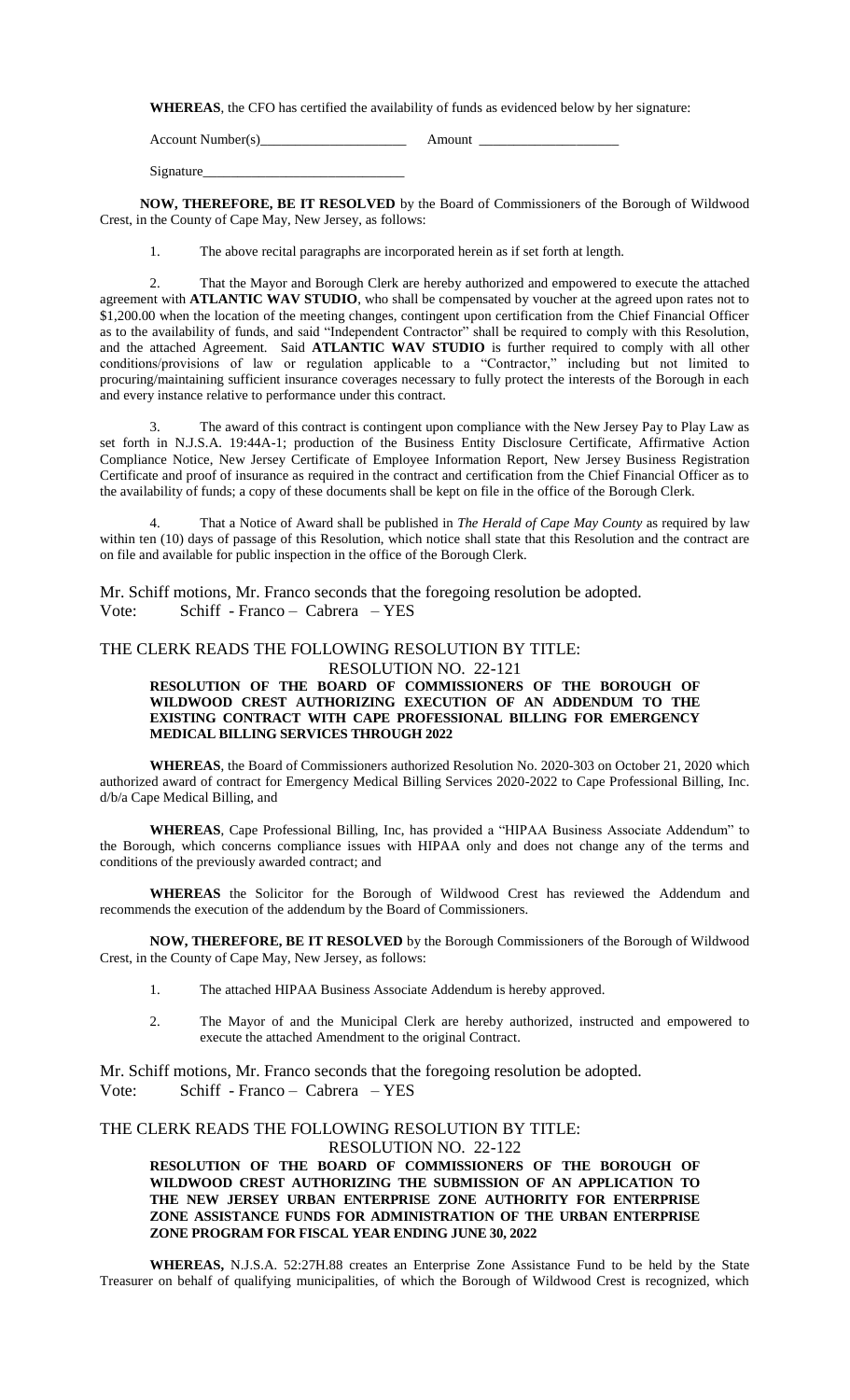shall be a repository of all monies required to be deposited therein and disbursed in the amounts necessary to fulfill the purposes of the UEZ Authority, N.J.S.A. 52:27H 60 et seq.; and

**WHEREAS,** N.J.S.A. 52:27H-88 b. permits a municipality to utilize 10% of the amount annually credited to its enterprise zone Assistance fund for administrative expenses incurred in furtherance of the mission of the New Jersey Urban Enterprise Zone Authority; and

**WHEREAS,** in order to adequately provide for the proper administration of qualified economic development projects in designated enterprise zones within the Borough of Wildwood Crest by funding qualified assistance fund expenses, the Board of Commissioners finds it to be in the best interest of the borough and in furtherance of the goals set forth in N.J.S.A. 52:27H-60 et seq. to request and utilize available monies being held by the State Treasurer in the amount equal to 10% of the amount credited for the Fiscal Year ending June 30, 2022 (FY2022).

**NOW, THEREFORE, BE IT RESOLVED**, by the Board of Commissioners of the Borough of Wildwood Crest, does hereby authorize and direct the submission of a proposal to the New Jersey Urban Enterprise Zone Authority for use of Enterprise Zone Assistance Funds in the amount of 10% of the amount credited in FY2022 being held on behalf of the Borough of Wildwood Crest for administrative expenses necessary to fulfill the purposes of N.J.S.A. 52:27H-60 et seq.

**BE IT FURTHER RESOLVED** that the persons whose names, titles, and signatures appear below or their successors in said titles are authorized to sign any agreement connected with this funding and any other documents necessary in connection therewith:

| (signature)  | (signature)  |
|--------------|--------------|
| (print name) | (print name) |
| Mayor        | Clerk        |

Mr. Schiff motions, Mr. Franco seconds that the foregoing resolution be adopted. Vote: Schiff - Franco – Cabrera – YES

### THE CLERK READS THE FOLLOWING RESOLUTION BY TITLE: RESOLUTION NO. 22-123

**RESOLUTION OF THE BOARD OF COMMISSIONERS OF THE BOROUGH OF WILDWOOD CREST AUTHORIZING THE USE OF FUNDS DESIGNATED FOR THE BOROUGH OF WILDWOOD CREST FROM THE FISCAL YEAR 2022 WILDWOODS URBAN ENTERPRISE ZONE FUND FOR THE ACQUISITION OF LITTER CONTAINERS PROJECT**

**WHEREAS,** a proposal for the use of Fiscal Year 2022 Urban Enterprise Zone Assistance Funds has been approved by the Urban Enterprise Committee for the following: Acquisition of Litter Containers; and

**WHEREAS,** it is determined to be in the best interest of the Borough of Wildwood Crest and the community in particular that Urban Enterprise Zone Assistance Funds be utilized for the above-mentioned purpose.

**NOW, THEREFORE, BE IT RESOLVED**, by the Board of Commissioners of the Borough of Wildwood Crest does hereby approve the use of Urban Enterprise Zone Assistance Funding for the following project, in accordance with the budget submitted and approved by the Urban Enterprise Zone Committee: Acquisition of Litter Containers for a cost not to exceed \$40,074.00.

**BE IT FURTHER RESOLVED** that the persons whose names, titles, and signatures appear below or their successors in said titles are authorized to sign any agreement connected with this funding and any other documents necessary in connection therewith:

| (signature)  | (signature)  |
|--------------|--------------|
| (print name) | (print name) |
| Mayor        | Clerk        |

Mr. Schiff motions, Mr. Franco seconds that the foregoing resolution be adopted. Vote: Schiff - Franco – Cabrera – YES

THE CLERK READS THE FOLLOWING RESOLUTION BY TITLE: RESOLUTION NO. 22-124 **RESOLUTION OF THE BOARD OF COMMISSIONERS OF THE BOROUGH OF WILDWOOD CREST AUTHORIZING AWARD OF PROFESSIONAL SERVICE**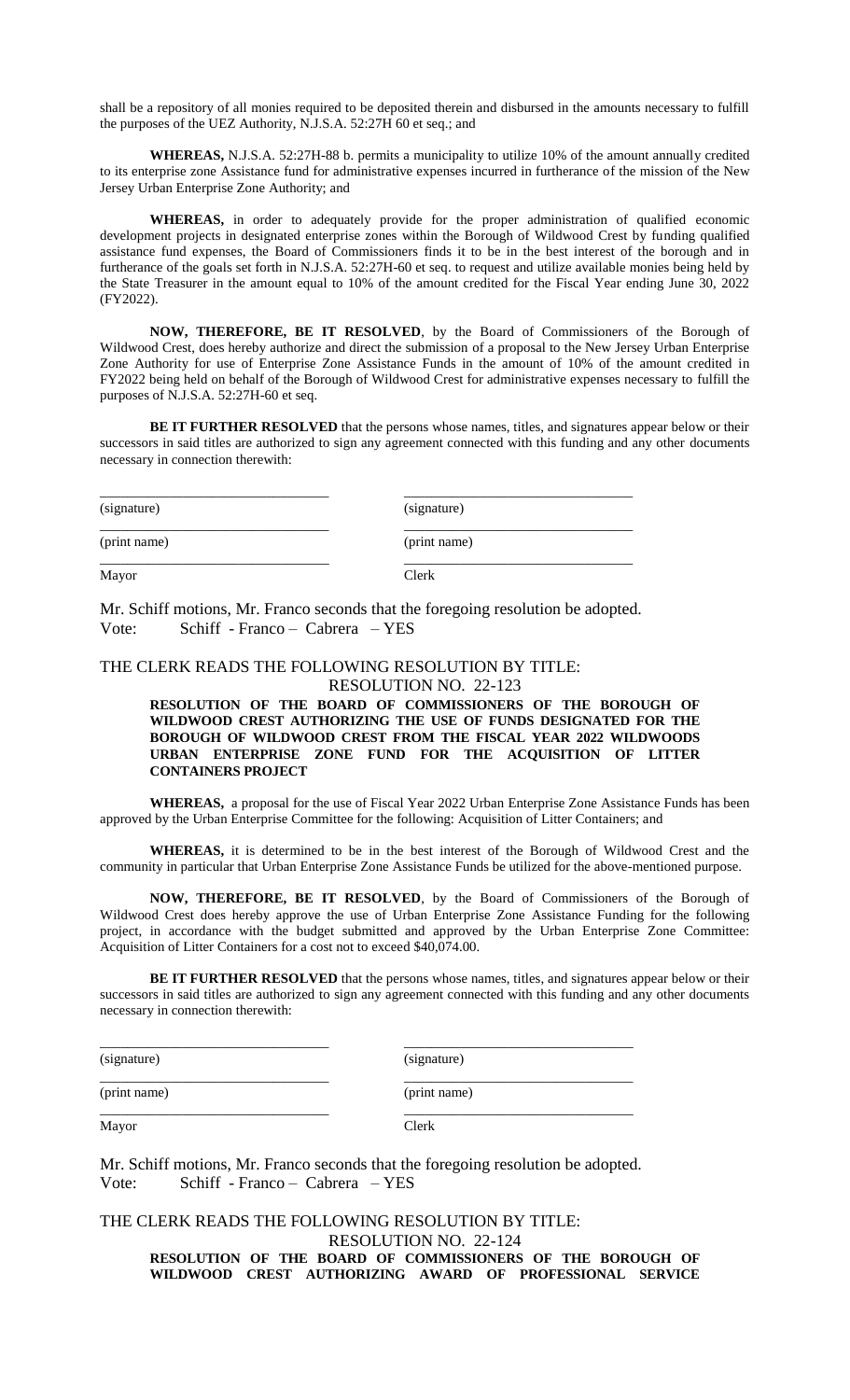#### **CONTRACT FOR SPECIAL COUNSEL FOR LAND USE REDEVELOPMENT AT THE NTE SUM OF \$15,000**

**WHEREAS**, the Board of Commissioners of the Borough of Wildwood Crest has determined that there exists the need for a Special Counsel for Land Use Redevelopment for the Borough of Wildwood Crest, and

**WHEREAS**, this contract is awarded without competitive bidding in accordance with the provisions of the Local Public Contracts Law, N.J.S.A. 40A:11-1, et. seq. as an authorized exception to the public bidding as a Professional Services Contract; and

**WHEREAS**, under the Local Public Contracts Law, N.J.S.A. 40A:11-1, et. seq., the subject contract would be a contract for professional services because:

1. Professional services of the type herein sought are of such a nature as to require a high degree to trust and confidence in the individual providing the service and may require the creation of a confidential or fiduciary relationship between that individual and the Borough;

2. The services required are highly specialized or technical in nature;

3. The services require peculiar ability and skill, and demand a high degree of specialized knowledge or expertise;

4. The services are such that their relative worth must be judged by subjective considerations that are not susceptible of valuation by competitive bidding;

5. The individual or entity who will provide these services has demonstrated competence and particular expertise in the services required;

6. The individual or entity who will perform these services is held to and fully adheres to the strict ethical standards that govern the involved profession;

7. The services include advise to and consultation with the municipality that require both knowledge and judgment on the part of the individual or entity providing services, as well as the confidence of the municipal officials, such that competitive bidding is not feasible or practical;

The services to be provided are such that their nature, scope and duration are not capable of precise measurement, but rather require a flexibility and discretion that render competitive bidding impractical and inefficient; and

**WHEREAS**, the Commissioners of the Borough of Wildwood Crest desire to appoint M. James Maley of Maley Givens, a Professional Corporation, to serve as special counsel to the Borough of Wildwood Crest to handle all legal work necessary and as may be assigned by the Borough to represent the interests of the Borough of Wildwood Crest.

**WHEREAS**, the CFO has certified the availability of funds as evidenced below by her signature: Account Number(s)\_\_\_\_\_\_\_\_\_\_\_\_\_\_\_ Amount \_\_\_\_\_\_\_\_\_\_ Signature\_\_\_\_\_\_\_\_\_\_\_\_\_\_\_\_\_\_\_\_\_\_\_\_\_\_\_\_\_

**NOW, THEREFORE, BE IT RESOLVED**, by the Board of Commissioners of the Borough of Wildwood Crest, in the County of Cape May, New Jersey, as follows:

1. The above recital paragraphs are incorporated herein as if set forth at length.

2. That a contract for Special Counsel is awarded to M. James Maley of Maley Givens, a Professional Corporation.

3. The award of this contract is contingent upon compliance with the New Jersey Pay to Play Law as set forth in N.J.S.A. 19:44A-1; production of the Business Entity Disclosure Certificate, Affirmative Action Compliance Notice, New Jersey Certificate of Employee Information Report, New Jersey Business Registration Certificate and proof of insurance as required in the contract and certification from the Chief Financial Officer as to the availability of funds; a copy of these documents shall be kept on file in the office of the Borough Clerk.

4. That the Mayor and Borough Clerk are hereby authorized and empowered to enter into a contract effective immediately through December 31, 2021, with M. James Maley of Maley Givens, a Professional Corporation, who shall be compensated at the not to exceed sum of \$15,000.00.

5. That a Notice of Award shall be published in *The Herald of Cape May County* as required by law within ten (10) days of passage of this Resolution, which notice shall state that this Resolution and the contract are on file and available for public inspection in the office of the Borough Clerk.

Mr. Schiff motions, Mr. Franco seconds that the foregoing resolution be adopted. Vote: Schiff - Franco – Cabrera – YES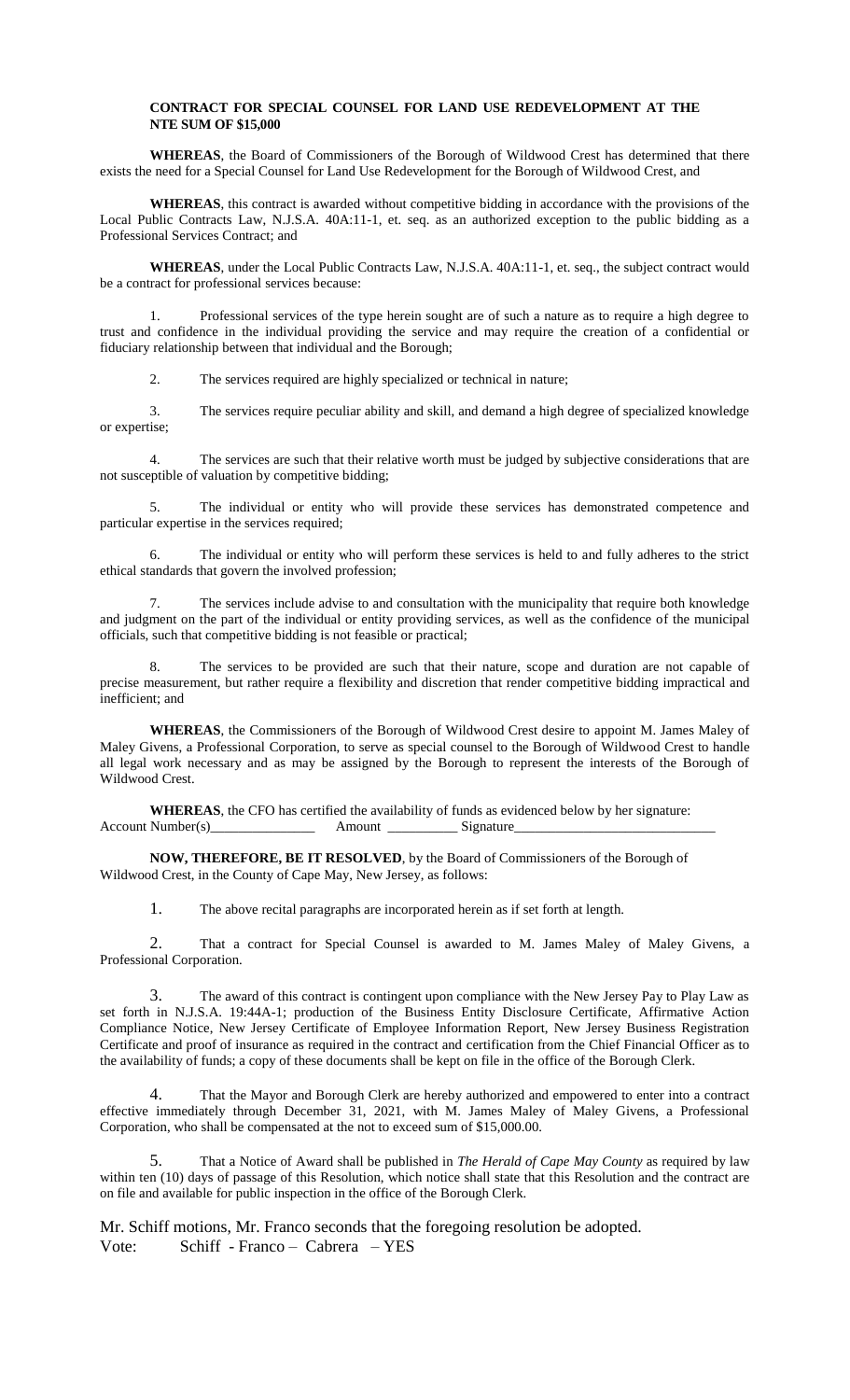**BILLS:** Mr. Franco motioned, and Mr. Schiff seconded that all bills properly authorized, as submitted, be paid. Vote: Schiff - Franco – Cabrera – YES

**CORRESPONDENCE:** N/A

## **PUBLIC COMMENTARY**: N/A

## **DISCUSSION:**

## **NEW BUSINESS –**

-Back Beach Excavation: The area in question is from Rambler Road to Jefferson Avenue in the low-lying areas west of the dunes. There were discussions with the State using a permit for USACE project to include moving sand to the back beaches, but the DEP has not weighed in yet. The Engineer indicated he would provide a survey and an estimate on construction. They agreed to wait on the Engineer's proposal before going out to bid for excavation.

-Surveillance Cameras: There have been requests for more security in Borough Hall, Public parks, etc. for security cameras. The Chief had indicated that there would be discussions with the Prosecutor's Office and a walk through of the building to tightening up measures and to better align with Best Practices.

-Office Moves: There may be shifting of offices to make the building more secure with less people having free access to the building.

-NJ Lots / All Borough lots – costs vision: The Tax Assessor provided a list of Borough lots that were cumulatively valued at slightly below \$3,000,000 and if the Borough wanted to sell any or keep since the market is prime.

-Ordinance on Fireworks- The Solicitor gave an overview of the proposed ordinance on fireworks and that the ordinance calls for a ban on them in public parks and beaches. The Chief added that it is indeed needed for enforcement and to educate the public. This does not apply to Borough sponsored events. The all agreed to introduce this ordinance at the March 23<sup>rd</sup> meeting.

-Jitneys / proposed ordinance: There is a proposal circulating from Atlantic City Jitney that went to the Tourism Authority and then to island municipalities for a fee-based program to provide transportation via jitneys since there is no longer transportation. A draft jitney ordinance was circulated to Wildwood and North Wildwood for review as well as police for input. It was noted that if the island municipalities did not want to move on this that the deal would be in jeopardy. They agreed to introduce the ordinance at the next meeting on March 23<sup>rd</sup> at 5:30 p.m.

### **OLD BUSINESS –**

**-Proposed Floodplain Ordinance – April 2<sup>nd</sup> at 11:00 am at Crest Pier and letter went out 2-22-22**

#### **-Vision for Old Library – Lease specs to be provided shortly.**

-**Washington Avenue Flooding Issues:** No movement.

-**Flood Mitigation**: Ties in with Proposed Floodplain Ordinance.

-**Referendum permitting one consumption liquor license in business zone:** No movement.

-**Park Blvd. Pumping Station- application for FEMA Pre Disaster Mitigation Pump Stations:** No movement, but this will be addressed at the Proposed Bulkhead Ordinance presentation. The mayor reminded all that a pumping station will be needed, and the municipality will inevitably have to purchase a lot.

## **PUBLIC COMMENTARY:**

Commissioner Comments: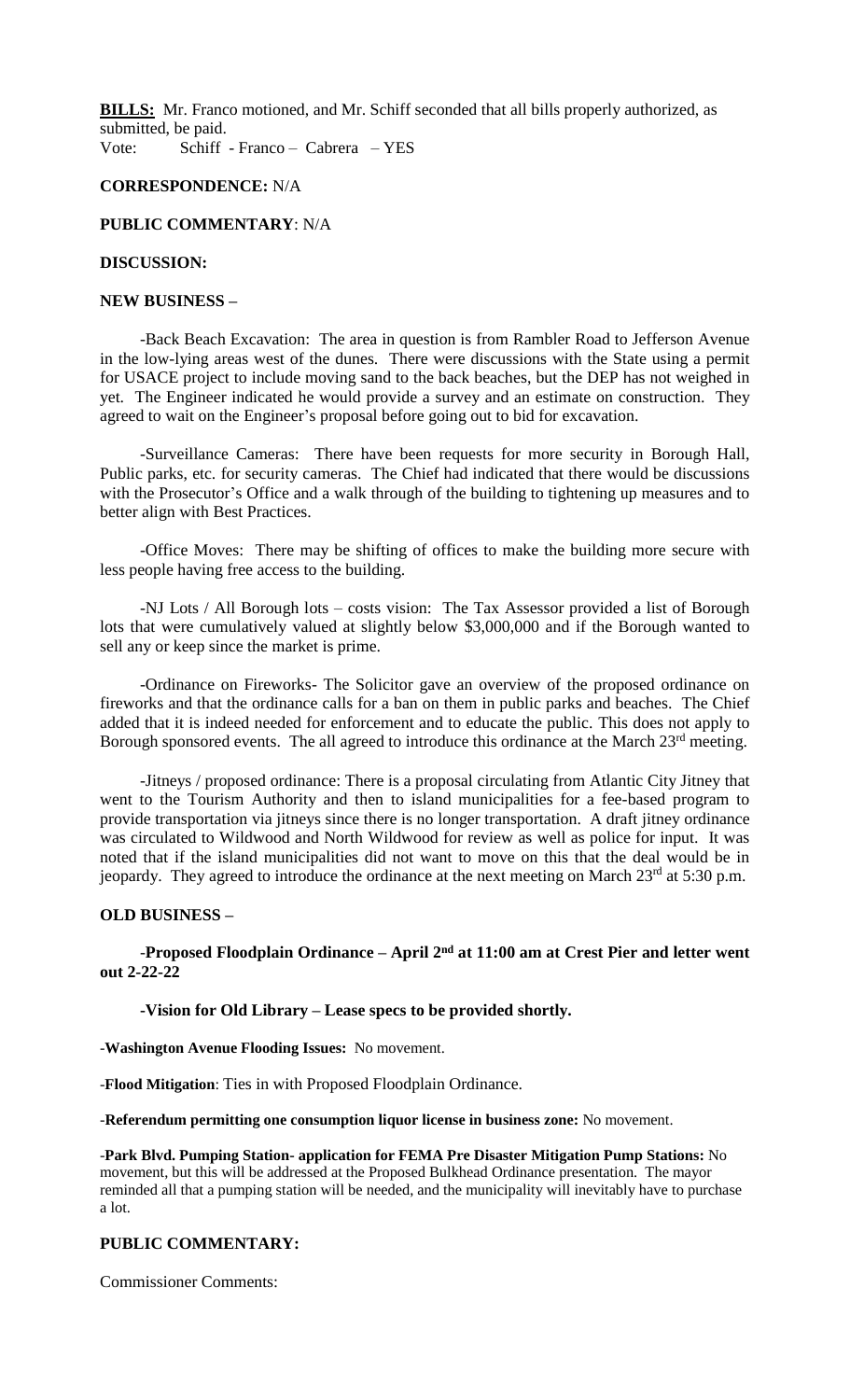Commissioner Schiff indicated that he is enjoying his time here and learning a lot.

Commissioner Franco indicated that the recently held Island Tournament at the Crest Pier was a huge success again and thanked the Recreation Department for hosting a top-notch event. He also congratulated Wildwood Crest residents on their recent basketball achievements:

-Wildwood High School coach Teresa Cunniff

-Wildwood High Assistant Coach Jimmy Clarke

-Wildwood High School senior Emily Little

-Wildwood Catholic Academy senior Kimmy Casiello

- -Wildwood Catholic Academy junior Carly Murphy
- -Wildwood Catholic Academy sophomore Ava Vogdes

Mayor Cabrera added that Public Works did a great job remodeling the court room. He also thanked Commissioner Franco and the Creative Arts Council for the displays supporting Ukraine and the students of Crest Memorial for all their efforts as well.

Hearing nothing further, THE CLERK READS THE FOLLOWING RESOLUTION BY TITLE:

# RESOLUTION NO. 22-125

#### **RESOLUTION OF THE BOARD OF COMMISSIONERS OF THE BOROUGH OF WILDWOOD CREST AUTHORIZING EXECUTIVE/CLOSED SESSION IN ACCORDANCE WITH THE PROVISIONS OF THE OPEN PUBLIC MEETINGS ACT, SPECIFICALLY N.J.S.A. 10:4-12(B)**

**WHEREAS**, the Open Public Meetings Act (N.J.S.A. 10:4-6 et. seq.) requires all meetings of the Board of Commissioners of the Borough of Wildwood Crest to be held in public, except that N.J.S.A. 10:4-12(b) sets forth nine (9) types of matters that may lawfully be discussed in "Executive or Closed Session," i.e., without the public being permitted to attend; and

**WHEREAS**, the Board of Commissioners of the Borough of Wildwood Crest has determined that one (1) issue(s) is/are permitted by N.J.S.A. 10:4-12(b) to be discussed without the public in attendance to be discussed during the Executive or Closed Session to be held on **Wednesday, March 9, 2022** at **9:30 A.M**.; and

**WHEREAS**, the nine (9) exceptions to public meetings set forth in N.J.S.A. 10:4-12(b) are listed below, and next to each exception is a box within which the number of issues to be privately discussed that fall within that exception shall be written, and after each exception is a space where additional information that will disclose as much information about the discussion as possible without undermining the purpose of the exception shall be written:

> \_\_\_\_\_\_\_ **"(1) Any matter which, by express provision of Federal law, State statute or rule of court shall be rendered confidential or excluded from public discussion."** The legal citation to the provision(s) at issue is: \_\_\_\_\_\_\_\_\_\_\_\_\_\_\_\_\_\_\_\_\_\_\_\_\_\_\_\_\_\_\_\_\_\_\_\_\_\_\_\_\_ and the nature of the matter, described as specifically as possible without undermining the need for confidentiality is\_\_\_\_\_\_\_\_\_\_\_\_\_\_\_\_\_\_\_\_\_\_\_\_\_\_\_\_\_\_\_\_\_\_\_\_\_\_\_\_\_\_\_\_\_\_\_\_\_\_\_\_

\_\_\_\_\_\_\_\_ **"(2) Any matter in which the release of information would impair a right to receive funds from the state or federal government."** The nature of the matter, described as specifically as possible without undermining the need for confidentiality is \_\_\_\_\_\_\_\_\_\_\_\_\_\_\_\_\_\_\_\_\_\_\_\_\_\_\_\_\_\_\_\_\_\_\_\_\_\_\_\_\_\_\_\_\_\_\_\_\_\_\_\_

\_\_\_\_\_\_\_\_ **"(3) Any material the disclosure of which constitutes an unwarranted invasion of individual privacy such as any records, data, reports, recommendations, or other personal material of any educational, training, social service, medical, health, custodial, child protection, rehabilitation, legal defense, welfare, housing, relocation, insurance and similar program or institution operated by a public body pertaining to any specific individual admitted to or served by such institution or program, including but not limited to information relative to the individual's personal and family circumstances, and any material pertaining to admission, discharge, treatment, progress or condition of any individual, unless the individual concerned (or, in the case of a minor or incompetent, his guardian) shall request in writing that the same be disclosed publicly."** The nature of the matter, described as specifically as possible without undermining the need for confidentiality is

\_\_\_x\_\_\_\_ **"(4) Any collective bargaining agreement, or the terms and conditions of which are proposed for inclusion in any collective bargaining agreement, including the negotiation of terms and conditions with employees or representatives of employees of the public body."** The collective bargaining contract(s) discussed are between the Borough and employees of the public body.

\_\_\_\_\_\_\_\_\_\_\_\_\_\_\_\_\_\_\_\_\_\_\_\_\_\_\_\_\_\_\_\_\_\_\_\_\_\_\_\_\_

\_\_\_\_\_\_\_\_ **"(5) Any matter involving the purchase, lease or acquisition of real property with public funds, the setting of bank rates or investment of public funds where it could adversely affect**